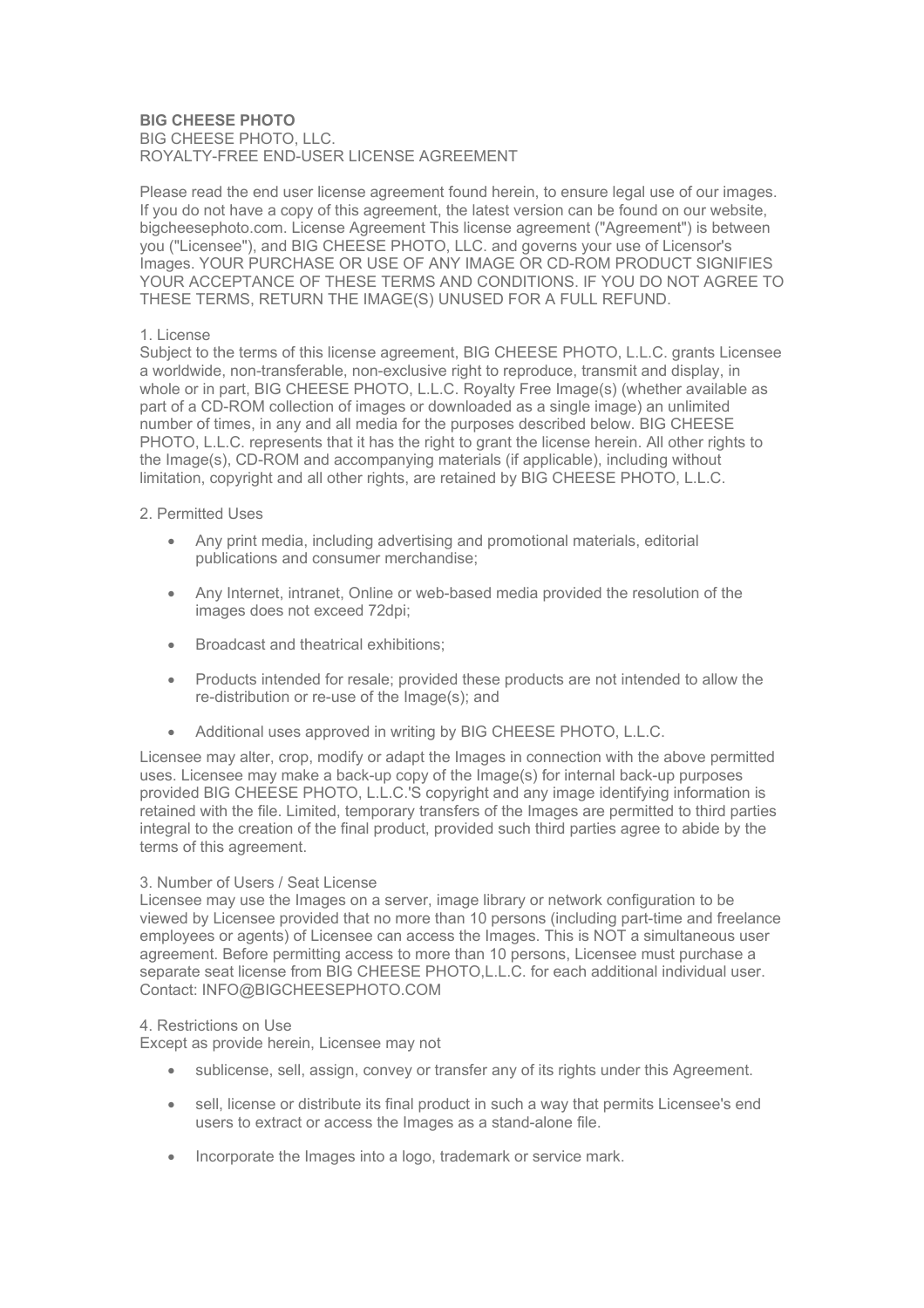- Distribute, post or upload the Image(s) online in a downloadable format.
- Use any Image in a pornographic, defamatory, libelous or otherwise illegal manner, whether directly or in context or juxtaposition with other materials.

### 5. Product Endorsement Or Sensitive Use Disclaimer

If any Image featuring a model is used in a manner that would lead a reasonable person to believe that the model personally uses or endorses a product or service, or if the depiction of the model is used in connection with a subject that would be unflattering, embarrassing or unduly controversial to a reasonable person, Licensee must accompany each such use with a statement that indicates that the person is a model and the Image is being used for illustrative purposes only.

### 6. Releases

Model releases are available on Image(s) containing models upon request. Names are removed to protect the privacy of the model. Other than model releases for recognizable persons, BIG CHEESE PHOTO, L.L.C. grants no rights and makes no warranties with regard to the use of names, trademarks, trade dress, registered, unregistered or copyrighted designs or works of art or architecture depicted in any Image, and Licensee must satisfy itself that all the necessary rights or consents regarding any of the above, as may be required for reproduction, have been obtained.

### 7. Indemnity

Licensee agrees to indemnify and hold BIG CHEESE PHOTO, L.L.C. harmless against all claims arising out of or in connection with any breach of this Agreement.

# 8. Warranties

BIG CHEESE PHOTO, L.L.C. warrants the Images to be free from defects in material and workmanship for 30 days from delivery. The sole and exclusive remedy for a breach of the foregoing warranty is the replacement of the Image(s). BIG CHEESE PHOTO, L.L.C. MAKES NO OTHER WARRANTIES, EXPRESS OR IMPLIED, REGARDING, INCLUDING, WITHOUT LIMITATION, ANY IMPLIED WARRANTIES OF MERCHANTABILITY OR FITNESS FOR A PARTICULAR PURPOSE. BIG CHEESE PHOTO, L.L.C. SHALL NOT BE LIABLE TO LICENSEE OR ANY OTHER PERSON OR ENTITY FOR ANY GENERAL, PUNITIVE, SPECIAL, DIRECT, INDIRECT, CONSEQUENTIAL OR INCIDENTAL DAMAGES, OR LOST PROFITS OR ANY OTHER DAMAGES, COSTS OR LOSSES ARISING OUT OF LICENSEE'S USE OF THE IMAGES, OR OTHERWISE, EVEN IF BIG CHEESE PHOTO, L.L.C. HAS BEEN ADVISED OF THE POSSIBILITY OF SUCH DAMAGES, COSTS OR LOSSES. Licensee may have additional rights under state law.

### 9. Payment Terms

No rights to use the Image(s) are granted until the invoice relating to the Image(s) is paid in full. A service charge of two percent (2%) per month, or such lesser amount allowed by law, will be charged thereafter on any unpaid balance. And claims for adjustment of terms must be made to BIG CHEESE PHOTO, L.L.C. within five (5) days of the receipt of the invoice.

### 10. Termination

The license contained in this Agreement will terminate automatically without notice from BIG CHEESE PHOTO, L.L.C. if Licensee fails to comply with any provision of this Agreement. Upon termination, Licensee must immediately (i) stop using the Image(s), (ii) destroy or, upon the request of BIG CHEESE PHOTO, L.L.C., return the Images to BIG CHEESE PHOTO, L.L.C., and (iii) delete or remove the Images from Licensee's premises, computer systems and storage (electronic or physical).

### 11. Revocation

Licensor reserves the right to revoke the license to use any Image(s) for good cause and elect to replace such Image with an alternative Image. Upon notice of any revocation of a license for any Image(s), Licensee shall immediately cease using such Image (s), shall take all reasonable steps to discontinue use of the replaced Image(s) in products that already exist and shall inform all end-users and clients of same.